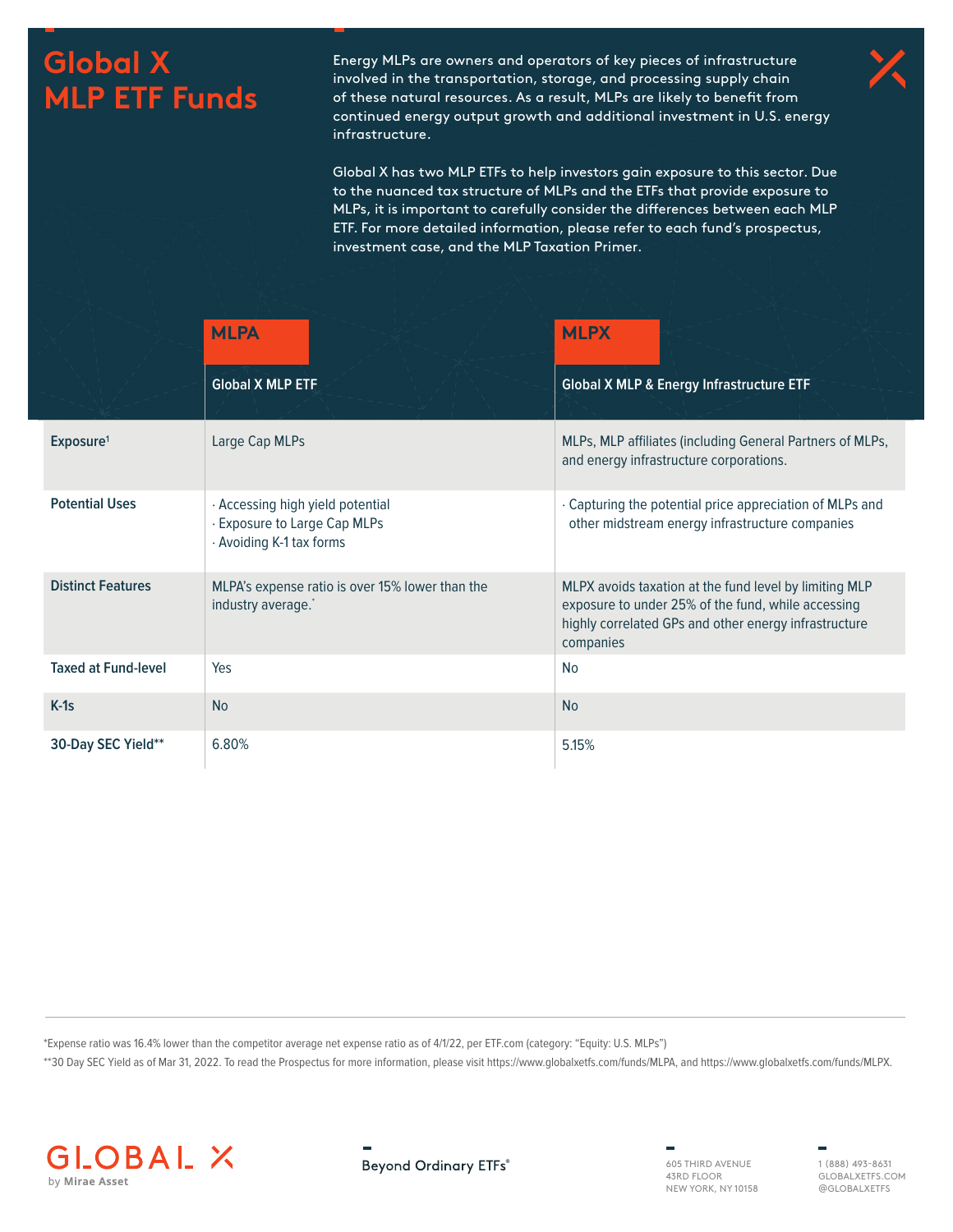

## STANDARD PERFORMANCE

| As of 3/31/22                                        | <b>Ticker</b> |                                   | <b>Since Fund</b><br><b>Inception</b> | 1-Year | 5-Year   | <b>Annualized Since</b><br><b>Fund Inception</b> |
|------------------------------------------------------|---------------|-----------------------------------|---------------------------------------|--------|----------|--------------------------------------------------|
|                                                      | <b>MLPA</b>   | <b>NAV</b>                        | $-1.29%$                              | 32.19% | $-1.69%$ | $-0.13%$                                         |
| <b>Global X MLP ETF</b><br>Inception Date 04/18/2012 |               | <b>Market Price</b>               | $-1.25%$                              | 31.99% | $-1.66%$ | $-0.13%$                                         |
|                                                      |               | <b>MLPAMIDG Index<sup>*</sup></b> | 13.63%                                | 32.90% | $-1.54%$ | 1.29%                                            |
| <b>Global X MLP &amp; Energy</b>                     | <b>MLPX</b>   | <b>NAV</b>                        | 46.63%                                | 43.54% | 5.52%    | 4.52%                                            |
| <b>Infrastructure ETF</b>                            |               | <b>Market Price</b>               | 47.16%                                | 43.00% | 5.49%    | 4.57%                                            |
| Inception Date 08/06/2013                            |               | <b>SOLMLPX Index</b>              | 55.14%                                | 44.64% | 6.21%    | 5.21%                                            |

| As of 3/31/22                                                                              | <b>Ticker</b> | <b>Management Fee</b> | <b>Other Expense</b><br>(Deferred+<br><b>Franchise Tax)</b> | <b>Total Annual Fund Operating</b><br><b>Expenses</b> |
|--------------------------------------------------------------------------------------------|---------------|-----------------------|-------------------------------------------------------------|-------------------------------------------------------|
| <b>Global X MLP ETF</b><br>Inception Date 04/18/2012                                       | <b>MLPA</b>   | 0.45%                 | $0.01\%$ <sup>2</sup>                                       | 0.46%                                                 |
| <b>Global X MLP &amp; Energy</b><br><b>Infrastructure ETF</b><br>Inception Date 08/06/2013 | <b>MLPX</b>   | 0.45%                 |                                                             | 0.45%                                                 |

**The performance data quoted represents past performance. Past performance does not guarantee future results. The investment return and principal value of an investment**  will fluctuate so that an investor's shares, when sold or redeemed, may be worth more or less than their original cost and current performance may be lower or higher than the **performance quoted. For performance data current to the most recent month end, please call 1-888-493-8631, or visit globalxetfs.com. Performance is annualized for all funds greater than one year old while performance is cumulative for those less than one year old.**

\* Index performance shown represents the Hybrid Solactive MLP Infrastructure Index which consists of the Solactive MLP Composite Index from the inception of the Fund through March 31, 2015, and the Solactive MLP Infrastructure (Gross) Index going forward.

<sup>1</sup> MLPA is classified for federal income tax purposes as a taxable regular corporation or so-called Subchapter "C" corporation. As a "C" corporation, MLPA accrues a deferred tax liability for their future tax liability associated with the capital appreciation of their investments and the distributions received by MLPA on equity securities of master limited partnerships considered to be a return of capital and for any net operating gains. MLPA's accrued deferred tax liability, if any, is reflected each day in MLPA's net asset value per share. The deferred income tax expense/(benefit) represents an estimate of the MLPA's potential tax expense/(benefit) if it were to recognize the unrealized gains/(losses) in the portfolio. An estimate of deferred income tax expense/(benefit) is dependent upon MLPA's net investment income/(loss) and realized and unrealized gains/(losses) on investments and such expenses may vary greatly from year to year and from day to day depending on the nature of MLPA's investments, the performance of those investments and general market conditions. Therefore, any estimate of deferred income tax expense/(benefit) cannot be reliably predicted from year to year. MLPX has different tax implications as it is not structured as a C-Corp, but a RIC.

<sup>2</sup> MLPA accrues state franchise tax liability. State franchise taxes are separate and distinct from state income taxes. State franchise taxes are imposed on a corporation for the right to conduct business in the state and typically are based off the net worth or capital apportioned to a state. Due to the nature of MLPA's investments, MLPA may be required to file franchise state returns in several states.



**Beyond Ordinary ETFs®** 

605 THIRD AVENUE 43RD FLOOR NEW YORK, NY 10158

1 (888) 493-8631 GLOBALXETFS.COM @GLOBALXETFS